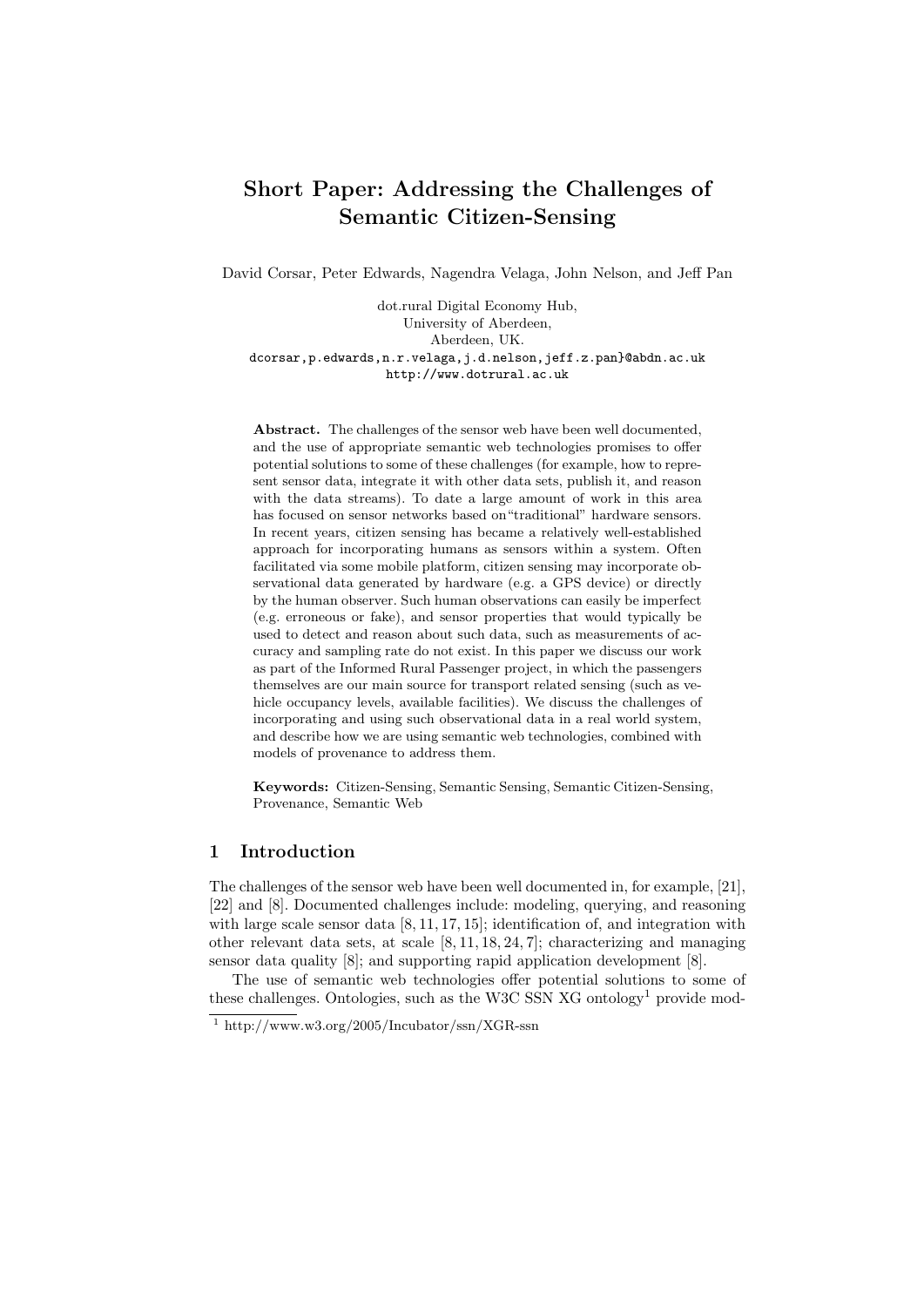els for sensors, sensor networks, and observations; and linked data [5] enables integration of sensor data with other data sets [4, 13, 18]. Sensors typically produce streams of data, and so there is potential for using technologies such as RDF stream querying [6, 3] (as explored in [15]) and RDF stream reasoners (e.g. [2, 23]) to support the use of that data. Further, Application Programming Interfaces  $(APIs)$ , such as the Linked Data  $API<sup>2</sup>$  offer support for rapid application development.

To date a large amount of work in this area has focused on sensor networks based on"traditional" hardware sensors. In recent years, citizen sensing [19] has became a relatively well-established approach for incorporating humans as sensors within a system. Often facilitated via applications (apps) running on a mobile phone, citizen sensing may generate observational data by hardware (e.g. a GPS device) or directly by the human observer. Such human observations can easily be imperfect (e.g. erroneous, incomplete, or fraudulent), and so, as with any open system, this raises issues such as information quality  $(IQ)$  [10], reliability, trust, and reputation [14].

One further challenge of citizen sensing, is that for observations generated directly by the human observer, sensor properties that would typically be used to detect and reason about imperfect data, for example measurements of accuracy and sampling rate, do not exist. Similar problems exist with observations generated by the mobile phone's hardware: often the mobile APIs provide few details such as data sheets (describing sensor capabilities), settings used for observations, and, in some cases, which sensor generated an observation<sup>3</sup>.

This lack of information makes it difficult to perform the necessary assessments of observations produced using citizen sensing. Semantic web technologies potentially have a role to play here by, for example, providing additional contextual information for use in assessment processes.

In this paper we describe an example real-world system which combines citizen sensing with semantic web technologies (section 2); discuss some of the challenges faced by this system (section 3); and describe how we are addressing those challenges (section 4).

# 2 Example System

As part of the Informed Rural Passenger  $(IRP)$  project<sup>4</sup>, we are investigating the challenges of developing a trusted passenger information system (PIS) for rural areas. In our system the passengers themselves are our main source of transport related sensing, performed using a mobile app. The app enables passengers to contribute observations about their journey on public transport, including observations generated directly by the phone (e.g. location, presence of Wi-Fi) and by the passenger (e.g. occupancy level, and perceived vehicle temperature).

<sup>3</sup> For example, the Apple iPhone iOS's location API uses either the cellular network, Wi-Fi, or GPS sensor to determine location, but does not indicate which was used.

<sup>2</sup> http://code.google.com/p/linked-data-api/

 $^4$ http://www.dotrural.ac.uk/irp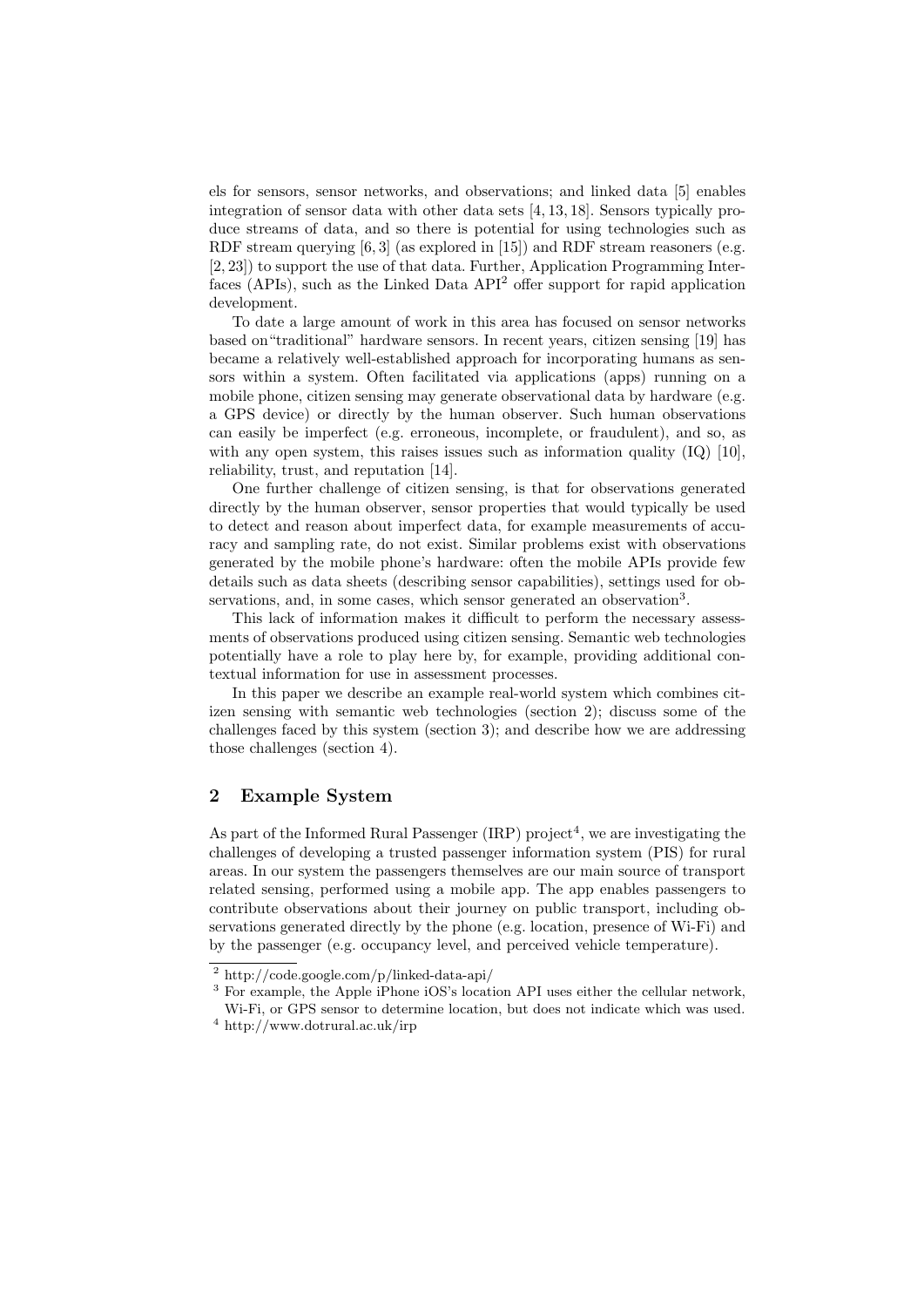Using linked data principles, this data is then integrated with other relevant data sets, and used as the basis of a PIS, which provides passengers with details, including real-time bus locations, delays, and expected arrival times. This therefore gives the potential for any imperfect data passed as input to the system to adversely effect its outputs, reducing user trust in the system.

## 3 Challenges of Semantic Citizen Sensing

In developing the IRP PIS, we have identified a set of issues, which extend those defined for the sensor web, and, we believe, require to be addressed by any system which incorporates humans as a source of sensor data, in order to remain trusted by its users. These challenges are raised due to the potential generation of imperfect data by humans, and the lack of information for identifying and reasoning about it.

Challenge 1, is one of the most pressing: the need to characterise and manage constructs not just of data quality, but also of, for example, reliability, reputation, and trustworthiness, which can use the available types of data.

This gives rise to challenge 2: maximising the data available for making those assessments. Here, identifying and integrating the sensor data with appropriate external data sets can help address this challenge. Related to this are: challenge 3, selecting an appropriate model for describing the citizen sensors and their observations, the possible granularity of which is limited by the lack of information about them; and challenge 4, integrating the qualitative observations generated by humans with the machine generated quantitive observations.

In real-time information systems, short response times are vital; however, processes such as data integration and data assessments potentially conflict with this requirement. Further, the additional data generated by these processes adds to the amount that must be stored and processed. This gives rise to challenge 5: designing a system architecture which uses an appropriate combination of technologies (e.g. for storing and reasoning about the data), which enable the system to perform well while maintaining an acceptable response time.

Finally, challenge 6 relates to ensuring user privacy, especially when sensitive data such as location is being collected and used as the basis of information passed to other users and/or services. Addressing this challenge is made more difficult by the integration with other data sets, which potentially provide additional data which can be used to violate a user's privacy.

# 4 Addressing These Challenges

Within the IRP project we are addressing the above challenges by, firstly exploring the data available within the application domain, and secondly investigating how it can be integrated to form an information ecosystem supporting a range of services which perform PIS functions and data assessments. Whilst the solutions below are outlined within the context of IRP, we believe they are generalisable to other systems incorporating humans as sensors.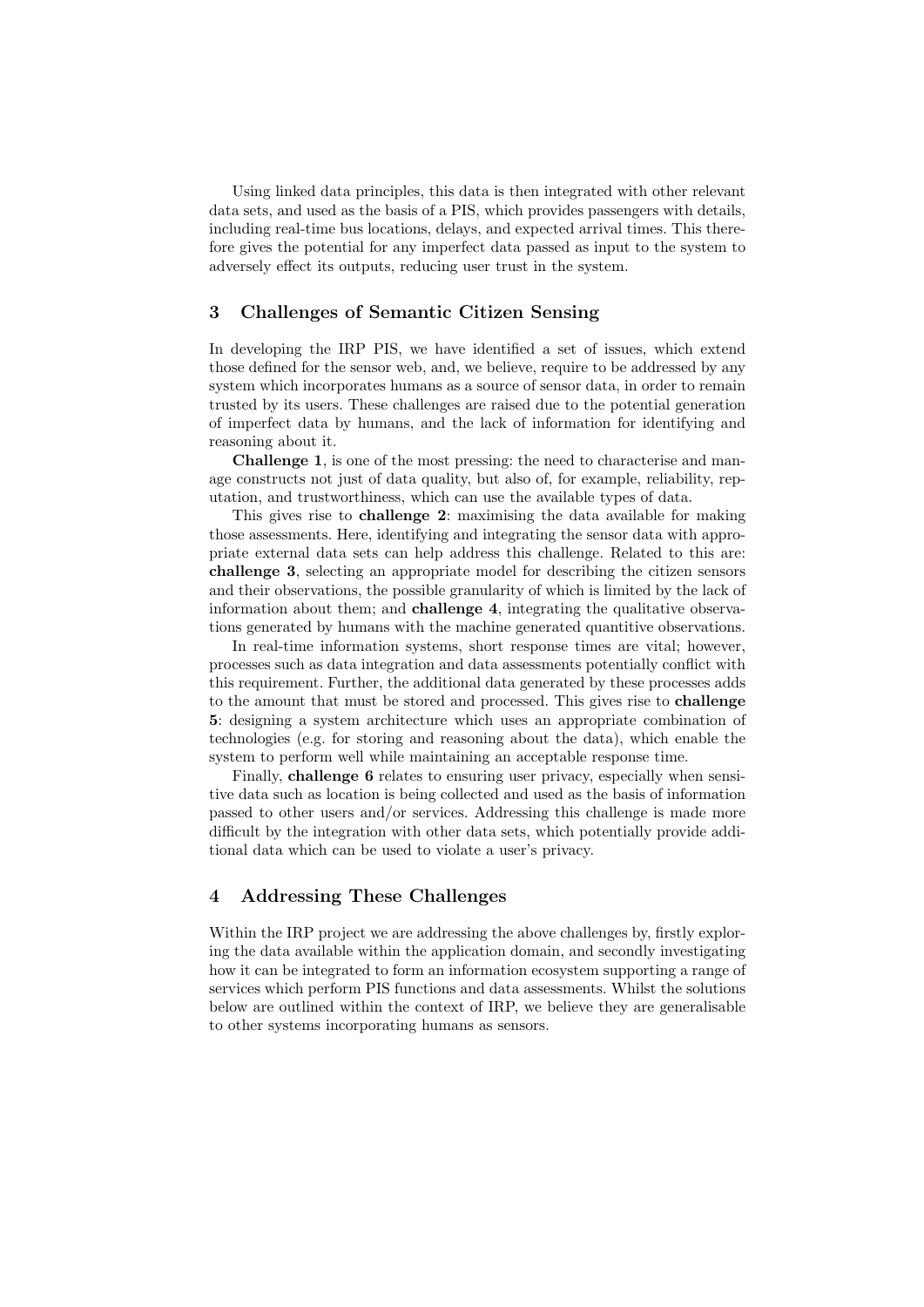The information ecosystem that we are developing to address challenge 2 integrates the passenger observations with various other types of data, including user profiles, social networks, and various types of transport information, such as: operator timetables; NaPTAN and  $NPTG<sup>5</sup>$  datasets<sup>6</sup>; road maps; and details of roadworks and travel disruptions<sup>7</sup>, which themselves link to NPTG. We will also reverse geocode location points obtained from passengers and, where possible, link them to the nearest road/railway line and nearest settlement in the NPTG.

Fig. 1 outlines how we are addressing challenges 3 and 4, by basing our model of citizen sensors and observations on the SSN XG ontology, with domain extensions describing: mobile phones as sensor platforms, people as sensors, and the observations generated via our mobile app (Trips represent timetabled journeys).

Within the ecosystem, we also maintain a provenance record of the data. Provenance has previously been identified as essential in supporting reliability, discovery, trust [20], and quality assessment [10] of online information, and so may play an important role in assessments of data in the ecosystem. Fig. 1 shows how we use the Open Provenance Model Vocabulary<sup>8</sup> (OPMV) encoding of OPM [12] to provide explicit provenance information about observations. OPM defines provenance using causal relationships between *Artifacts*, *Processes*, and *Agents*, which we use, for example, to link observations generated by a phone's hardware to the passenger controlling the sensing.



Fig. 1. SSN XG ontology extended for citizen sensing and provenance for IRP.

One reason for maintaining this information within the ecosystem is to support various types of data assessment, particularly of IQ and trustworthiness.

 $\frac{5 \text{ http://data.gov.uk/linked-data}}{2}$ 

<sup>6</sup> NaPTAN provides details of all UK access points to public transport; NPTG provides details of all UK settlements and roads connected to the public transport network.

 $^7$  Provided by http://trafficscotland.dataincubator.org/  $\,$ 

 $^8$ http://purl.org/net/opmv/ns-20101006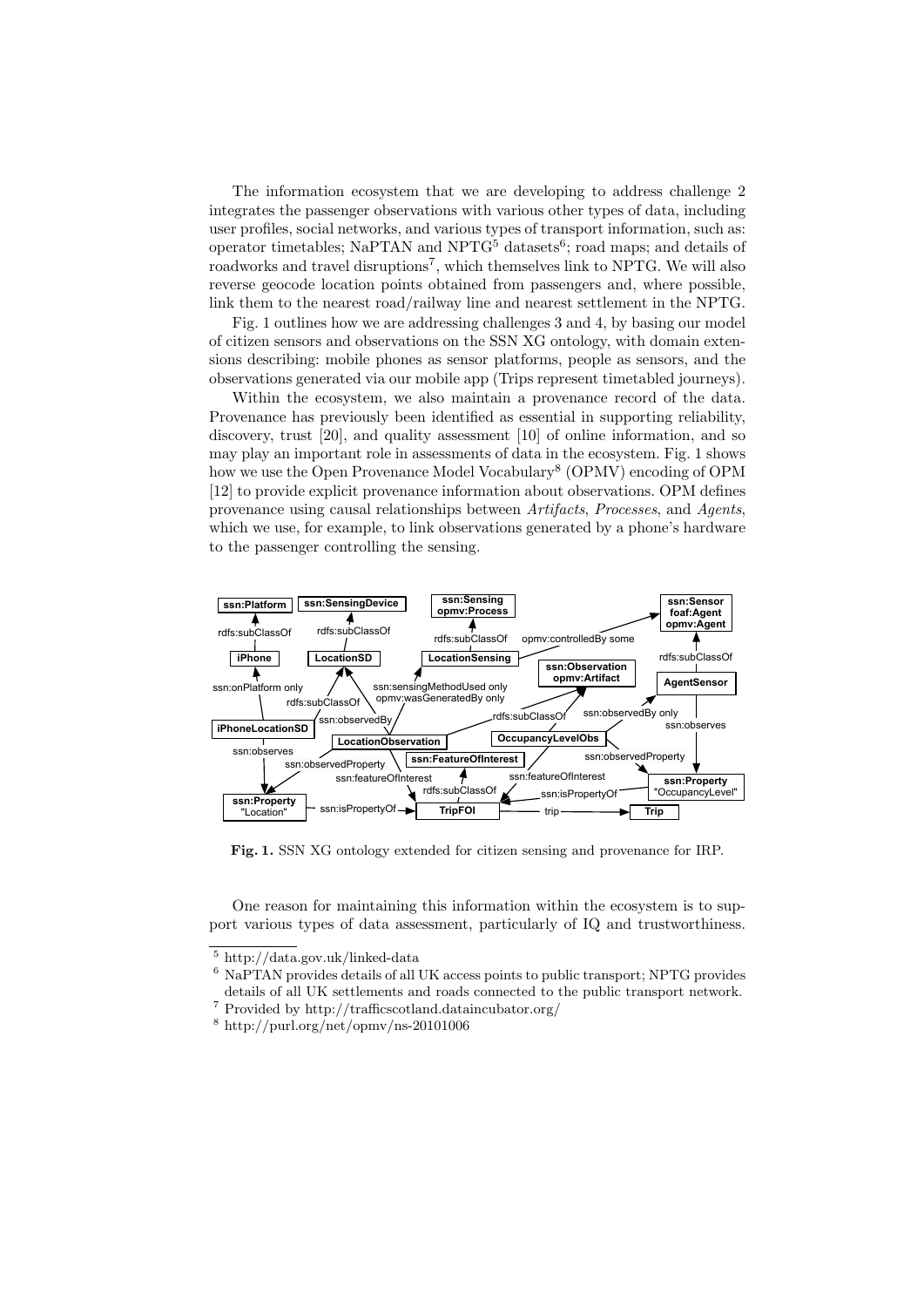IQ assessments of data typically analyse various dimensions of the data, and so the additional information should be beneficial; for example, other members of our research team are currently investigating the role of provenance in IQ assessments of linked sensor data [1]. The multi-agent community have extensively studied models of trust and reputation [16, 14], which often rely on analysing past interactions between agents (i.e. analysing the provenance of interactions), while others combine trust, provenance and social networks [9]. As part of addressing challenge 1, we are currently investigating how these models can be applied within the ecosystem.

We will incorporate any data assessments and their results within the ecosystem as part of the provenance record (as subclasses of OPMV Process and Artifact classes respectively). This will allow services/applications (including those making new assessments) to make use of these assessments if appropriate.

The nature of the IRP project requires that it handles large quantities of data and still functions reliably in real time. To help support this and address challenge 5, passenger contributed observations are currently stored in a database, and exposed as linked data using the  $D2R$  server<sup>9</sup>. This setup takes advantage of the strengths of databases (such as scaling to large data sets, and handling multiple concurrent read, update, and delete operations). However, the disadvantage is that it does not exploit many of the advantages of semantic web technologies, such as the ontology based querying and reasoning.

# 5 Conclusions and Future Work

In this paper we have identified a set of challenges, which we believe, require to be addressed by any system that incorporates humans as a source of sensor data. We propose the use of semantic web technologies to help address these challenges, and illustrate their use in the development of a real-time PIS for rural areas.

We currently have three strands of future work addressing challenges 1, 5, and 6: developing a trust model for the ecosystem; evaluating the performance of different options for storing and reasoning about streaming linked sensor data, to determine if a combination can be found that provides (some of) the advantages of semantic web technologies without negatively impacting overall performance; and investigating how we can ensure user privacy.

Acknowledgements The research described here is supported by the award made by the RCUK Digital Economy programme to the dot.rural Digital Economy Hub; award reference: EP/G066051/1

### References

1. Baillie, C., Edwards, P., Pignotti, E.: Assessing Quality in the Web of Linked Sensor Data. In: Proc. of AAAI-11 (2011)

 $9 \text{ http://www4.wiwiss.fu-berlin.de/bizer/d2r-server/}$